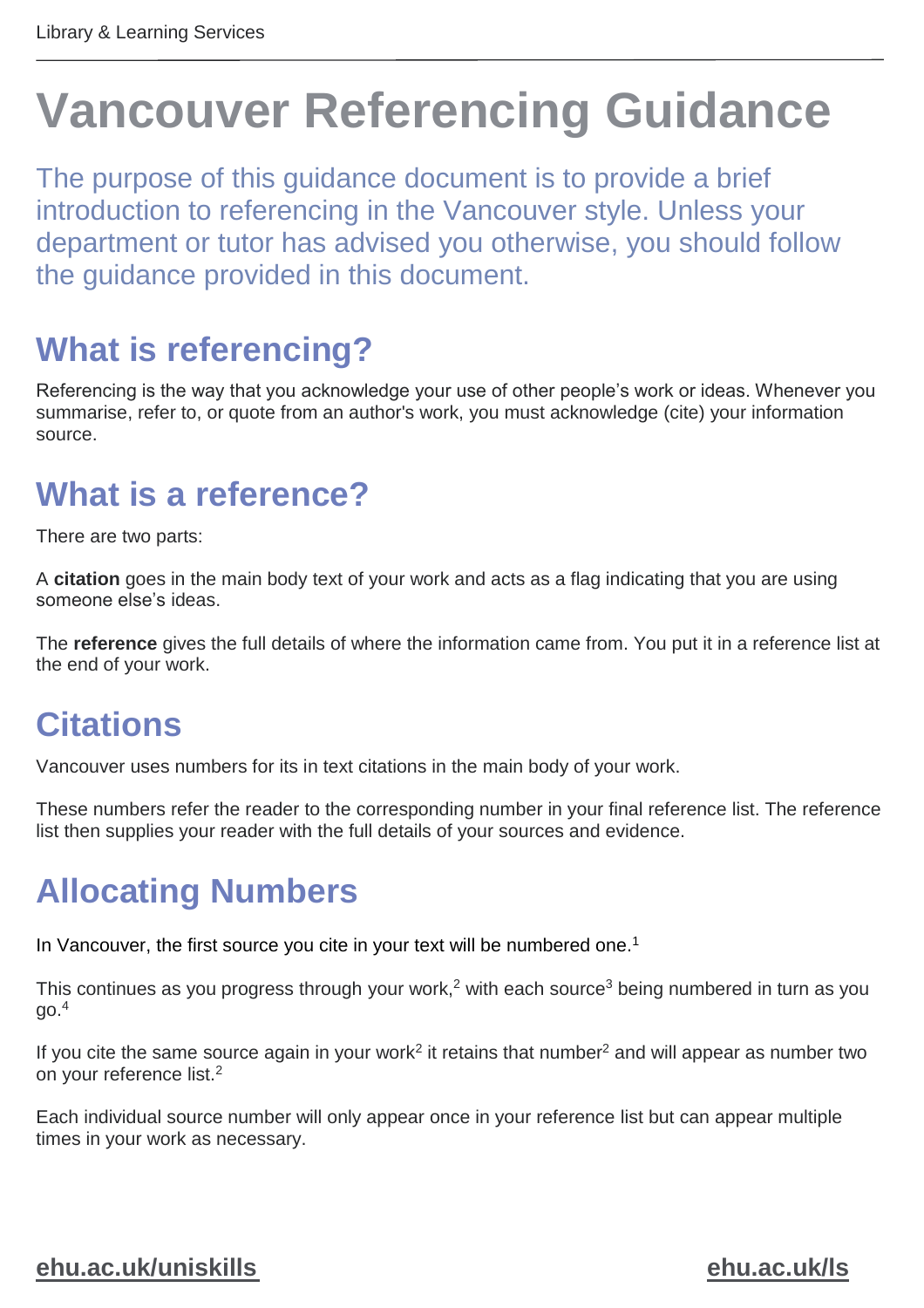## **Citing Multiple Sources**

There are several ways in which you can cite multiple sources in your work.

Use a comma to separate sources if they are:

A consecutive pair,  $1,2$  that is,  $3,4$  just two sources in a row.  $5,6$ 

Or several sources that do not appear consecutively.<sup>19, 26, 42</sup>

Use a hyphen to cite a range of multiple sources if they are consecutive:

**For example:** Several major clinical trials have replicated these outcomes.<sup>22-27</sup>

You will sometimes use both methods to indicate the multiple sources you are referring to:

**For example:** While there have been objections in the past,<sup>4,16,22</sup> there is now overwhelming evidence that these cannot be sustained.<sup>26-29, 32, 36</sup>

## **Direct Quotation**

For direct quotation of words or statistics 'please also include the page number in your citation'. 1:51

See the [UniSkills Vancouver Referencing Toolkit](https://learningedge.edgehill.ac.uk/bbcswebdav/institution/Learning%20Services/UniSkills/Vancouver%20Referencing/index.html) for further examples.

## **Making the numbers superscript:**



To make your numbers superscript, highlight the number(s) and select the  $X<sup>2</sup>$  option on the Home menu within Microsoft Work. On a PC you can also use the keyboard shortcut '**Ctrl Shift +**'

## **Punctuation and Citation:**

Your citation numbers will usually be placed after punctuation marks,3 or outside the punctuation.4

In most cases citation numbers will naturally fall after a full stop.<sup>1</sup> But sometimes after a comma,<sup>2</sup> as in the examples presented throughout this guidance document.

You do not need to leave a space in between the punctuation mark and the citation number.<sup>5</sup>

Occasionally, you may need to add citation numbers mid-sentence<sup>4, 6-8</sup> (inside the punctuation) to make your sources clear.

#### **[ehu.ac.uk/uniskills](file:///C:/Users/nolanj/AppData/Local/Microsoft/Windows/INetCache/Content.Outlook/LNOQ5CPD/ehu.ac.uk/uniskills) [ehu.ac.uk/ls](file:///C:/Users/nolanj/AppData/Local/Microsoft/Windows/INetCache/Content.Outlook/LNOQ5CPD/ehu.ac.uk/ls)**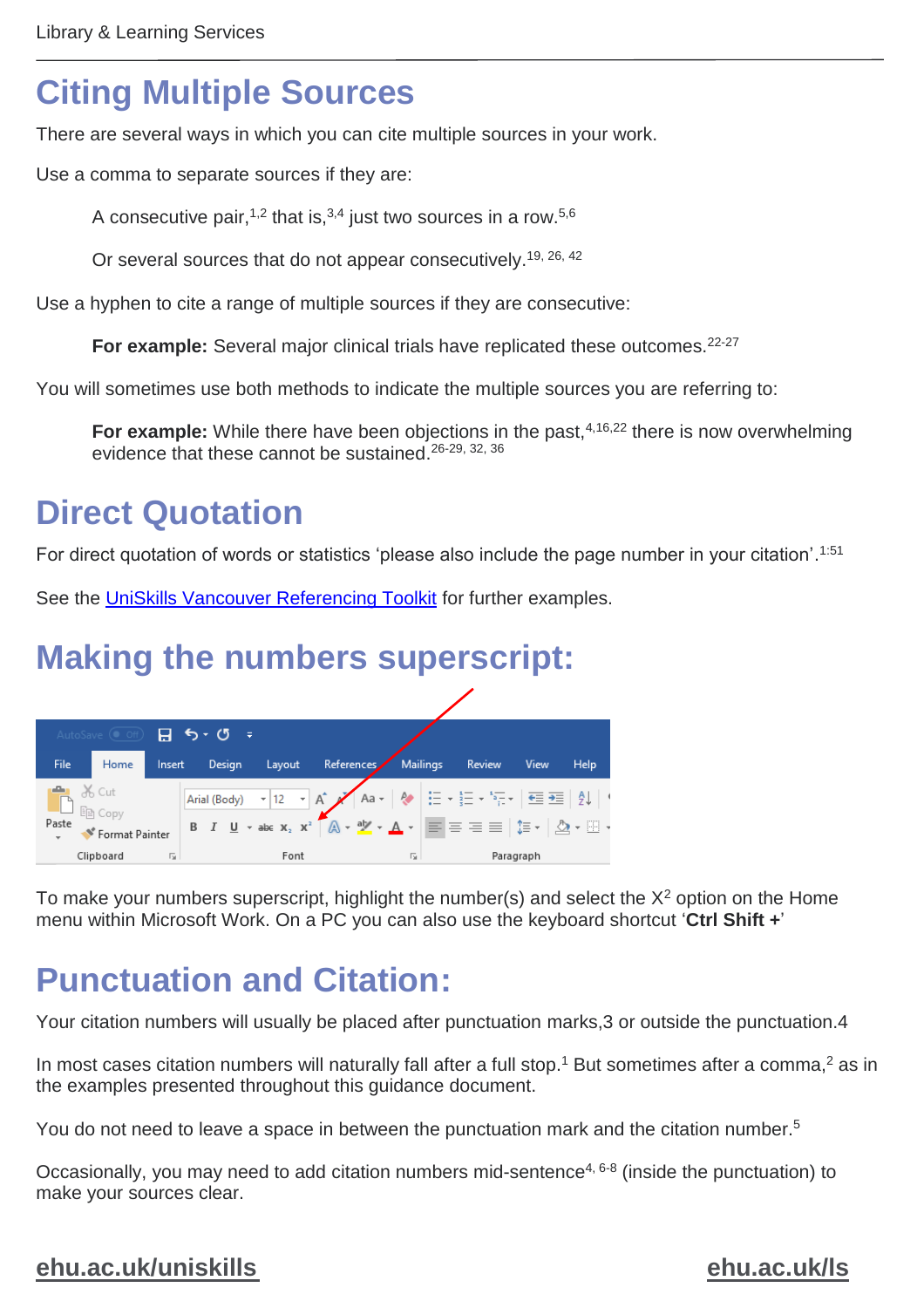You will need to use your own judgement to ensure the clarity of your reference to others' work, and thus the clarity of your own work in turn. This is an important part of academic writing and there are no hard rules on where numbers are placed in Vancouver.

*For example*: While Smith<sup>3</sup> agrees on principle, as do the majority of psychology-influenced studies, <sup>4-9</sup> Smith<sup>10</sup> disputes that the sample size is large enough to ensure generalisability, along with several others who have made unsuccessful attempts at replicating the data.<sup>11-13, 19, 24</sup>

Overall, aim to be **consistent** in your style choices, **accurate** in citing your evidence and **acknowledge** all your sources.

## **Reference List**

Your reference list comes at the end of your piece of work and must include the full details of every item cited in your work. In Vancouver style the reference list is given in numerical order (not alphabetical order).

Each reference must be correctly formatted in the Vancouver style according to what type of information source it is (e.g. book, eBook, journal etc.). Some examples are given below.

## **Formatted Reference Samples**

### Printed Book

Author. *Title of book*. Edition (if not the 1st). Place of publication: Publisher; Year.

Barker P. *Michel Foucault: subversions of the subject*. 2nd ed. Hemel Hempstead: Harvester Wheatsheaf; 2002.

Al-Shaikh B, Stacey S. *Essentials of Anaesthetic Equipment*. 2nd ed. London: Churchill Livingstone; 2002.

**Note that for multiple authors there is no need to write 'and', or place a full stop, after each initial. Please use** *italics* **for book titles.**

#### Edited Book

Author. Title of chapter. In: Names of Editors, editors. *Book title*. Place: Publisher; Year. p. 00-00.

Willats J. The draughtsman's contract: how an artist creates an image. In: Collins J and Nisbet A, editors. *Theatre and performance design: a reader in scenography*. Abingdon: Routledge; 2010. p. 21- 32.

#### eBook

Author. *Title of book* [eBook]. Edition (if not the 1st). Place of publication: Publisher; Year [cited on Year Month Date]. Available from: URL

McMillan K, Weyers J. *The study skills book* [eBook]. 3rd ed. Harlow: Pearson; 2012 [cited on 2014 Jul 18]. Available from: [https://www.dawsonera.com/readonline/9780273773344.](https://www.dawsonera.com/readonline/9780273773344)

#### **[ehu.ac.uk/uniskills](file:///C:/Users/nolanj/AppData/Local/Microsoft/Windows/INetCache/Content.Outlook/LNOQ5CPD/ehu.ac.uk/uniskills) [ehu.ac.uk/ls](file:///C:/Users/nolanj/AppData/Local/Microsoft/Windows/INetCache/Content.Outlook/LNOQ5CPD/ehu.ac.uk/ls)**